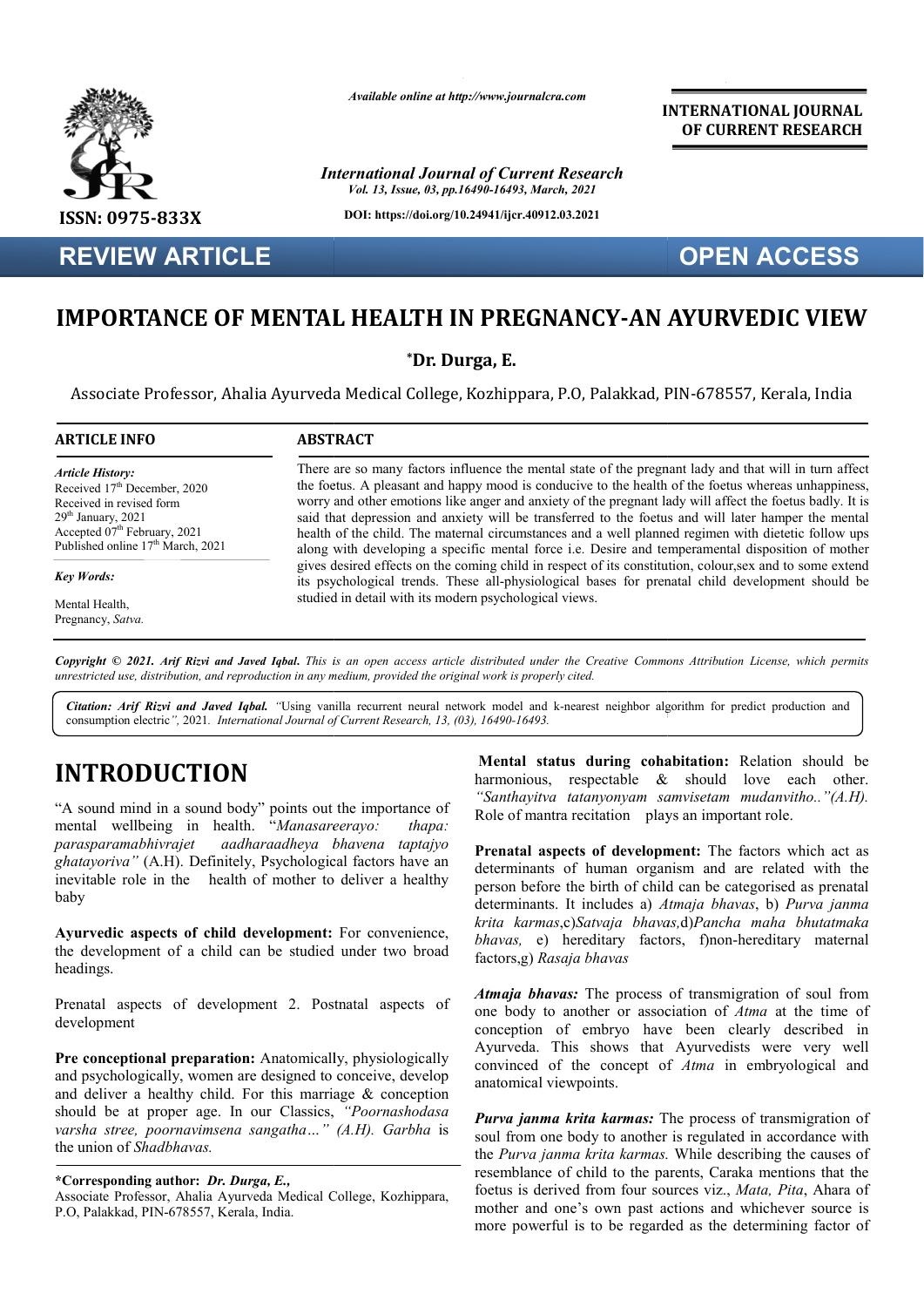resemblance while the past actions are alone responsible for the nature of *Satva* of the foetus.

*Satva* **as the linking and integration force:** *Satva* (psychic factor) has been regarded as one of the determinants of human personality and development. A great stress has been laid on this factor by Ayurveda. According to Caraka, *Satva* or the psyche factor is considered has a link between the integration and assemblage of various procreative factors. Mind is very important factor in the process of transmigration of soul from one body to another. It is an instrument for the fulfilment of all cognitive functions. According to Ayurveda, it is the main linking force in development of an organism or it is associated with human organism just from the very beginning of embryonic life.

According to Caraka,in the third month of foetal life, all the sense organs and all the limbs emerge together, then *only Satva* will begins to function. So, with the emergence of *Indriyas*, *Manas* of the foetus begins to feel the *Vedana* (sensation of *Sukha* and *Dukha*) and yearn for things experienced in previous life. This phenomenon is called *Dauhrda.* A great importance has been given to this phenomenon. These inclinations of the foetus are transferred to the hrudaya of mother and these appear in the form of cravings of mother during pregnancy. The physiological explanation of this phenomenon was given by Caraka. According to him, the hrudaya of the mother through nourishing channel and incidentally the inclinations are conveyed from the foetus to the mother during the period of pregnancy. A slight negligence on this part or non-fulfilment of mother's douhrda cravings may result in some of severe repercussions in the development of foetal life. It is therefore advised that the cravings of mother during douhrda period should be fulfilled at any cost to give birth to a child of strong constitution and long life.

| Craving in mother                | Effect on foetus                                                     |  |
|----------------------------------|----------------------------------------------------------------------|--|
| Seeing the king                  | Lucky and rich person                                                |  |
|                                  | Wearing silk or woollen cloths Child develops a liking for ornaments |  |
| or ornaments                     | or enjoyments                                                        |  |
| Seeing idols of Gods             | Child with good character                                            |  |
| Visiting hermitage of saints     | Religious and having control on his<br>sense organs (Dharmatma)      |  |
| Seeing cruel animals like tigers | Indulging in violence                                                |  |

If these cravings remain unfulfilled, a woman will give birth to a child who would be possessed by so many physical deformities like lameness, defective vision, blindness or mental deficiency. Susruta gives an indication of some of the future traits of the personality of coming child. These douhrda cravings of mother have been linked by Susruta with the Purvakarma. It is very strange for modern embryologists and physiologists to think about a state of Douhrda as they have materialistic approach on facts. But it is a recognised thing that the whole organism remains in the stage of strain during pregnancy and even a slight cause is sufficient to move it in the direction of abnormality in psychic aspects. So, the mental condition and the surroundings of pregnant women are of great importance. The mental peace and pleasant diversion of pregnant woman may likewise act favourably on the child. In brief, it can be said that according to Ayurveda, the *Satva* is the linking for integration of all the determinants of human organism and it carries its influence from the pre-embryonic stage to the foetus and plays a definite role in the embryonic stage of life. All these together influence the behaviour of human organism to a great extent.

#### *Satva Vaisesyakara Bhavas* **(Deterministic factors for the development of psyche of a child as an individual)**

These are the factors or the determinants responsible for the variation in Satva or psyche.Hence are called as *Satva Vaiseshyakara Bhavas* by Caraka. Satva of the fetus is derived from, *"Satvavisesakarani bhavani matapitru satvani, antarvatnya: srutecha abheesnam sochitam karma:" (Ch.S)*

According to Caraka, the following factors determine the different psychological endowment of children and individuals.

- *Matru and Pitru satva*
- *Sravanadi* and *Patanadi* of mother (What the mother reads,thinks,hears etc.,behaviour of the mother during the pregnancy period)
- *Purva janma krita karma*
- *Abhyasa* (Practice resulting into habits)
- *Matru and Pitru Satva*

It is generally recognised by genetics of today that mother and the father are the important factors in the determination of human personality by means of heredity. Ayurvedists have called this factor as *Garbhotpatti* bhavas. It is a very revolutionising concept of Ayurvedists that *Satva* (psyche) of mother plays a significant role in development of child as human organism. It means that according to Ayurveda, psychological traits of a person are to some extent the outline of mental dispositions of mother and father. As the exact nature of the mechanism is difficult to explain, it is answered by Cakrapani- 'this happens by the phenomenon of *Prabhava'*-that is beyond the compass of scientific explanation.

The untiring efforts of modern genetics have now proven that some of the psychological traits are also sealed in genes and hereditary factors are also responsible for the psychological development of the organism. It is in essence similar with Ayurvedic view. It remains even now as challenge to the modern scientists to find out how the temperamental traits of the parents are passed onto the offspring. Ayurvedists are convinced better that the *Satva* (psychic factor) of the mother and father exerts a positive influence on the psychological temperament of the child, which may be due to *Prabhava.*

*Sravanadi and Patanadi* **of mother:** Not only the *Satva* of the parents influences the temperamental course of the child, but also the behaviour of the mother at the times of pregnancy, has got its own deterministic influence on the psychological development of child. According to Caraka what a mother thinks, hears or reads, all the behaviour of her is going to make up the child psychology. There are so many references in Ayurveda which indicate that the behaviour of the mother and her state of mind during pregnancy period or at the time of conception play their effects on psychological constitution of the child. Susruta goes a step further when he says that foetus is affected with the inspiration and expiration of breath, emotional upsets and dreams of the mother. How these minute sensory experiences of the mother are conveyed to the foetus is a mystery which is still unexplainable. The mother being affected with hormonal variation might affect the psyche of the foetus or there may be some psychosomatic processes which have not yet been discovered by the scientists with their mechanical approach. But Ayurvedists have confidently told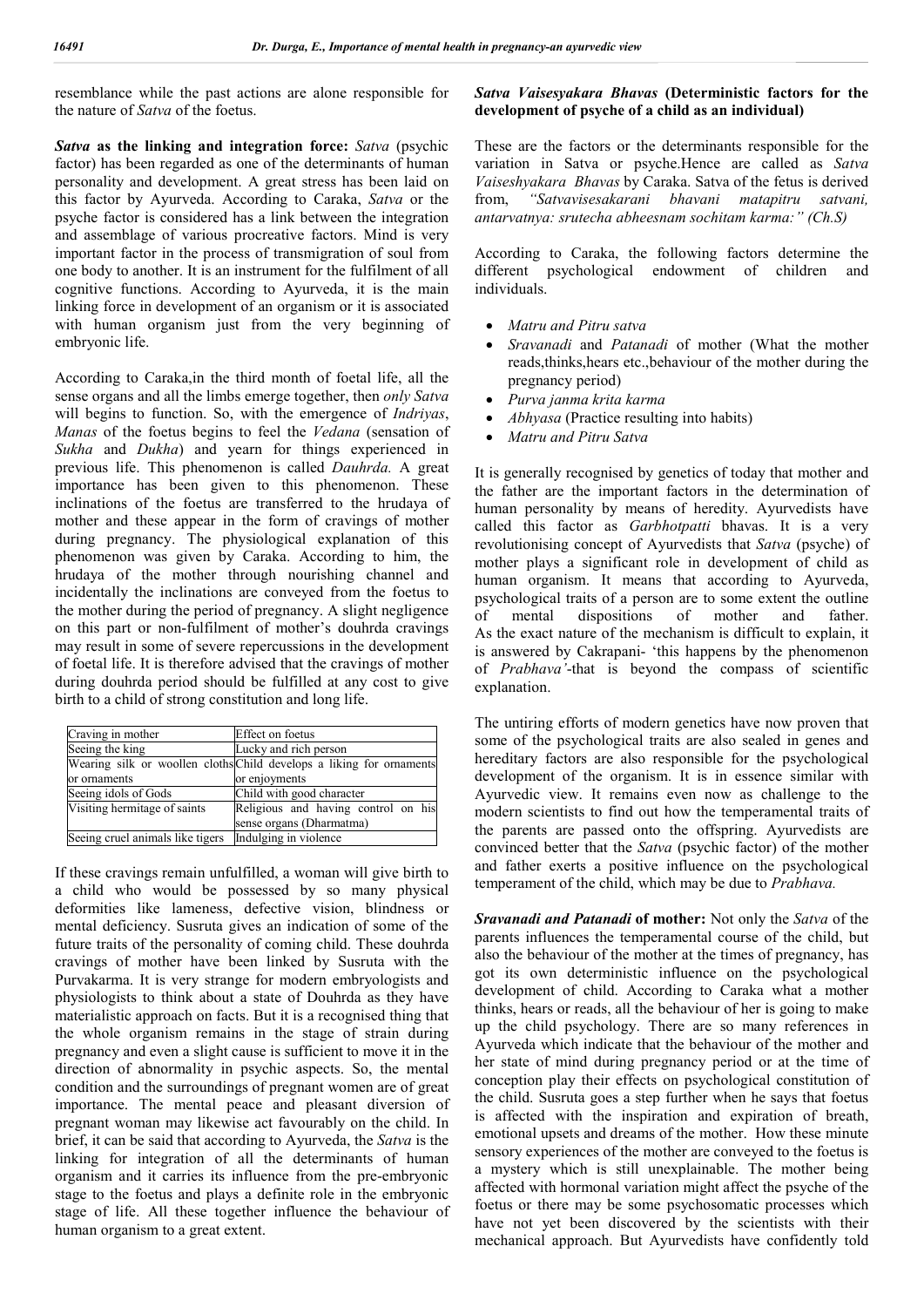that the behaviour does exists its influence on the makeup of child psychology.

*Purva janma krita Karmas:* In the developmental aspects of human organism and personality, *Purvajanma krita karmas* play a very good role. According to Caraka, *Satva* (psychic factor) is a linking factor and its departure from the organism along with the soul leaves it to be without life. The *Satva* is of three types-*Satvika,Rajasa and Thamasa* and whatever dominant type mind in this life, one gets linked to the same type in the next birth. It means that the dominant type of *Satva* of one life is going to affect the next life in respect of temperament of mind. For instance, when a person is possessed of *Suddha* (*Satvika*) *satva* in the previous existence, he can recall the past incarnation as well and it is in this context that a man is called to be *Jatismara.* Here also it is better to consider *Purvajanma krita karma* as pre-embryonic stage of life.

*Abhyasa:* This means the specific mental practices. The habit is an outcome of man's repeated practices which ultimately become a part of the human behaviour. Caraka calls it as the *Satva Visesha Abhyasa.* Cakrapani interprets it as the practices followed by *Satva* (psyche factor) in its previous life. Susruta also has same view on this respect. It is a clear fact that the temperamental practices of present day today life play a very deterministic role in the making of the psychological emotional temperament of a human being. So, this is also important in the concept of Ayurveda on the subject of determinants of development of human psyche and psychological aspect of behaviour of child. Various factors derived from *Satva bhava*  are *Soucham,Asthikyam,Bakthi,Seela* etc

*Pancha mahabhutatmaka bhavas:* Caraka admits that *Bhutas* exert their influence in the making of *Sukra,Raja and Rasa.* The *Mahabhutas* play basic role in the constitution of *Sukra* and *Sonita* of father and mother and are the basic constituents of nourishing material.

**Hereditary factors:** Heredity is the main deterministic factor in development and it can be considered in prenatal factors. It refers to the transmission of physical and mental characteristics from parents to offspring. *Matruja* and *Pitruja bhavas* are involved in this.

**Non hereditary maternal factors:** They are *Garbhasaya, Ritukala*, *Ahara-Vihara-Satva* of mother,other methods for the birth of the child according to one's own wishes like *Pumsavana, Putreshti yajna* etc.

**Role in conception:** *"Soumanasyam garbhakaranam" (Ch.S),soumanasya – sreshtabhava* 

Essentials are *Sudha garbhasaya, margam, rakta, sukla, anila, hridi*

**Postnatal aspects of development:** Childhood is considered as the foundation period for all round growth and development of physical and psychic levels of the individual. Factors playing important role in the later physical, cognitive, motor, linguistic, perceptual and all the other factors influencing growth and development are included under post-natal determinants.

Some personal, environmental and socio-cultural factors in general play have great role in post-natal child development. These are postnatal determinants.

# **DISCUSSION**

Diet, behaviour, mode of life of couple all these influences the character of born child. Antenatal care is preventive & promotive care. The patient needs more emotional support during these days. The ultimate aim of antenatal care is to ensure delivery of a healthy baby from a healthy mother. The physician should assess attitude of the patient towards pregnancy. He should give proper advices to the mother and family members. 3% of threatened abortions are due to psychological factors.

A pregnant lady should avoid emotions like *Soka, Krodha, Bhaya, Udvega* and whatever things she dislikes to prevent *Garbha srava, Garbha sosha and Mrta garbha*. *"Upachara: priyahitai bharta bhrityicha garbhadhrik", "Mano anukoolabhi: upasetha" (A.H)* Carakacarya also agrees with the same quoting ,*Anukoolopacharena yaati dvistarthaja shamam.* Everyone should have tender loving care to pregnant lady. Even if the pregnant lady wants a particular thing which is not suitable during her pregnancy time, that particular thing should be given to her in small quantity. *"Deyamapyahitam tasyi hitopahitamalpakam" (A.H).* Symptoms like hyperemesis gravidarum reduces by changing the unfavourable atmosphere

#### **Advice on visit**

- Education about physiology of pregnancy and labour will result in increase in pain threshold, improves confidence, support at the time of labour
- Allow to mingle with relatives and familiar persons.
- Only on second stage,  $\frac{1}{2}$  hr needed for delivery then only Shift to labour coat. *"Harshayetham muhur putrajanmasabdajala anilai:" (A.H)*

Inspiration makes them strong  $\&$  happy making the delivery smoother.

## **CONCLUSION**

A child should be born and brought up in an unimpaired circumstance. The social, biological, economical, mental, physical and cultural factors should be made satisfactory by his care takers. Then only he will be competent enough to fit into family and society. A child after proper care will show all positive features of healthy kid. According to Acharya Kasyapa,properly cherished kid shows happiness,proper sleep,digestive power and stability. If brought up with considering all the aspects of development ,in the future life also will show *Lakshanas* of *Sampoorna Arogya* by body and mind. i.e, procures *Roopavanta, Satvavanta, Chirayusha Satputra.*So an infant is advised the brought up from childhood to adolescence in accordance with the Ayurvedic principles so that he becomes capable of attaining *Purusharthas.*So complete and through knowledge on developmental psychology of child from its Ayurvedic view becomes important.

## **REFERENCES**

Dinesh, K.S., Kaumara Bhrityam, 2008. Vasudevi publication.

- Sharma, R.K. and Bhagavan Dash, V., Caraka Samhita (Eng. translation),Vol.1-5,Chowkhamba Sanskrit Series Office,Varanasi,1976.
- Concept of mind-a group of authors, VPSV Ayurveda College,Kottakkal,2001.